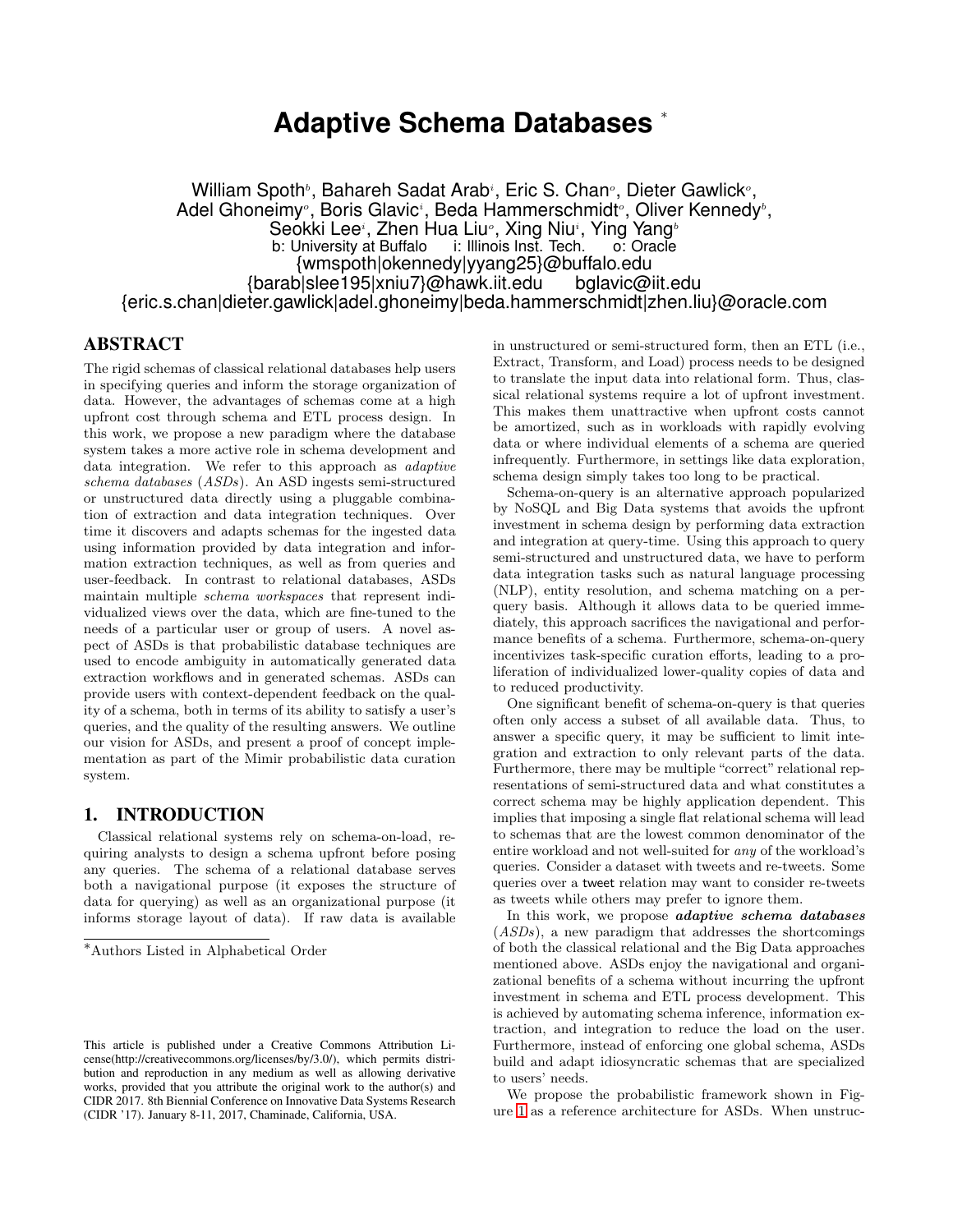<span id="page-1-0"></span>

tured or semi-structured data are loaded into an ASD, this framework applies a sequence of data extraction and integration components that we refer to as an extraction workflow to compute possible relational schemas for this data. Any existing techniques for schema extraction or information integration can be used as long as they can expose ambiguity in a probabilistic form. For example, an entity resolution algorithm might identify two possible instances representing the same entity. Classically, the algorithm would include heuristics that resolve this uncertainty and allow it to produce a single deterministic output. In contrast, our approach requires that extraction workflow stages produce non-deterministic, probabilistic outputs instead of using heuristics. The final result of such an extraction workflow is a set of candidate schemas and a probability distribution describing the likelihood of each of these schemas. In ASDs, users create schema workspaces that represent individual views over the schema candidates created by the extraction workflow. The schema of a workspace is created incrementally based on queries asked by a user of the workspace. Outputs from the extraction workflow are dynamically imported into the workspace as they are used, or users may suggest new relations and attributes not readily available to the database. In the latter case, the ASD will apply schema matching and other data integration methods to determine how the new schema elements relate to the elements in the candidate schemas, and attempt to synthesize new relations or attributes to match. Similar to extraction workflows, the result of this step is probabilistic. Based on these probabilities and feedback provided by users through queries, ASDs can incrementally modify the extraction workflow and schema workspaces to correct errors, to improve their quality, to adapt to changing requirements, and to evolve schemas based on updates to input datasets. The use of feedback is made possible based on our previous work on probabilistic curation operators [\[35\]](#page-8-0) and provenance [\[2\]](#page-7-0). By modelling schemas as views over a non-relational input dataset, we decouple data representation from content. Thus, we gain flexibility in storage organization  $-$  for a given schema we may choose not to materialize anything, we may fully materialize the schema, or materialize selectively based on access patterns.

Concretely, this paper makes the following contributions:

- We introduce our vision of ASDs, which enable access to unstructured and semi-structured data through personalized relational schemas.
- We show how ASDs leverage information extraction and data integration to automatically infer and adapt schemas based on evidence provided by these components, by queries, and through user feedback.
- We show how ASDs enable adaptive task-specific "personalized schemas" through schema workspaces which

are probabilistic relational views over semistructured or unstructured input datasets.

- We illustrate how ASDs communicate potential sources of error and low-quality data, and how this communication enables analysts to provide feedback.
- We present a proof of concept implementation of ASDs based on the Mimir [\[29\]](#page-8-1) data curation system.
- We demonstrate through experiments that the instrumentation required to embed information extraction into an ASD has minimal overhead.

# <span id="page-1-1"></span>2. EXTRACTION AND DISCOVERY

An ASD allows users to pose relational queries over the content of semi-structured and unstructured datasets. We call the steps taken to transform an input dataset into relational form an extraction workflow. For example, one possible extraction workflow is to first employ natural language processing (NLP) to extract semi-structured data (e.g., RDF triples) from an unstructured input, and then shred the semi-structured data into a relational form. The user can then ask queries against the resultant relational dataset. Such a workflow frequently relies on heuristics to create seemingly deterministic outputs, obscuring the possibility that the heuristics may choose incorrectly. In an ASD, one or more modular information extraction components instead produce a set of possible ways to shred the raw data with associated probabilities. This is achieved by exposing ambiguity arising in the components of an extraction workflow. Any NLP, information retrieval, and data integration algorithm may be used as an information extraction component, as long as the ambiguity in its heuristic choices can be exposed. The set of schema candidates are then used to seed the development of schemas individualized for a particular purpose and/or user. The ASD's goal is to figure out which of these candidates is the correct one for the analyst's current requirements, to communicate any potential sources of error, and to adapt itself as those requirements change.

Extraction Schema Candidates. When a collection of unstructured or semi-structured datasets D is loaded into an ASD, then information extraction and integration techniques are automatically applied to extract relational content and compute candidate schemas for the extracted information. The choice of techniques is based on the input data type (JSON, CSV, natural language text, etc. . . ). We associate with this data a schema candidate set  $\mathcal{C}_{ext}$  =  $(\mathbf{S}_{ext}, P_{ext})$  where  $\mathbf{S}_{ext}$  is a set of candidate schemas and  $P_{ext}$  is a probability distribution over these schemas. We use  $S_{max}$  referred to as the **best guess schema** to denote  $\arg \max_{S \in \mathbf{S}_{\text{ext}}} (P(S))$ , i.e., the most likely schema from the set of candidate schemas. Similar data models have been studied extensively in probabilistic databases [\[16\]](#page-7-1), allowing us to adapt existing work on probabilistic query processing [\[31\]](#page-8-2), while still supporting a variety of techniques for information extraction [\[12\]](#page-7-2), natural language processing [\[13\]](#page-7-3), data integration [\[14,](#page-7-4) [15,](#page-7-5) [21\]](#page-8-3), and more.

EXAMPLE 1. As a running example throughout the paper, consider a JSON document (a fragment is shown below) that stores a college's enrollment. Assume that for every graduate student we store name and degree, but only for some students there is a record of the number of credits achieved so far. For undergraduates we only store a name, although several undergraduates were accidentally stored with a de-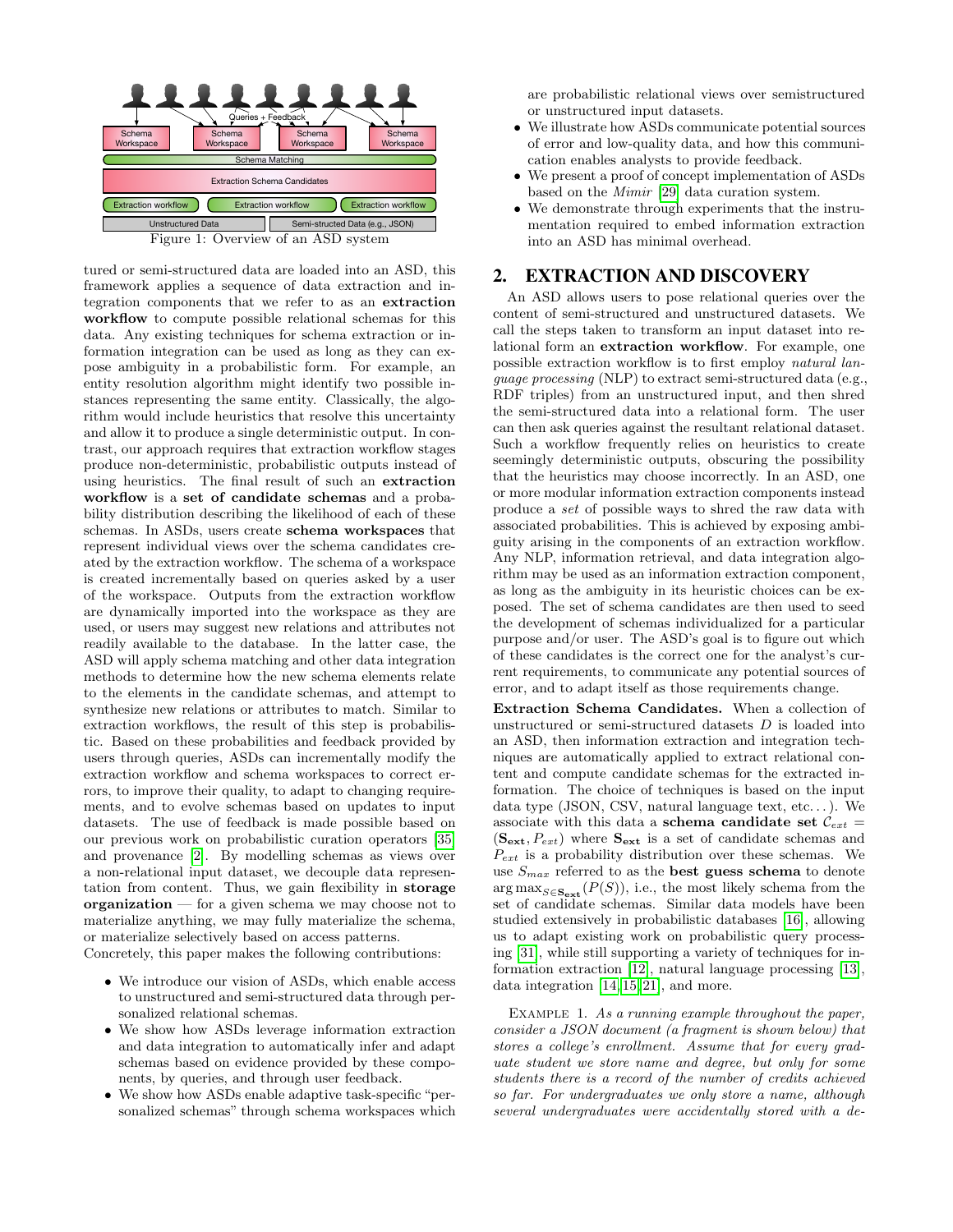<span id="page-2-0"></span>

Figure 2: Extracted Schema Candidate Set and Data

gree. A semi-structured to relational mapper may extract schema candidates as shown in Figure [2.](#page-2-0)

```
{" grad ":{" students ":[
  { name :" Alice ", deg :" PhD ", credits :"10"},
  { name :" Bob", deg :"MS"}, ...]} ,
 " undergrad ":{" students ":[
  { name :" Carol "} ,{ name :" Dave ", deg :"U"}, ...]}}
```
Querying Extracted Data. We would like to expose to users an initial schema that allows  $D$  to be queried (i.e., the best guess schema  $S_{max}$ , while at the same time acknowledging that this schema may be inappropriate for the analyst, incorrect for her current task, or simply outright wrong. Manifestations of extraction errors appear in three forms: (1) A query incompatible with  $S_{max}$ , (2) An update with data that violates  $S_{max}$ , or (3) An extraction error resulting in the wrong data being presented to the user. The first two errors are overt and, thus easy to detect automatically. In both cases, the primary challenge is to help the user to determine whether the operation was correct, and if necessary, to repair the schema accordingly. Here, the distribution  $P_{ext}$  serves as a metric for schema suggestions. Given a query (resp., update or insert) Q, the goal is to compute  $\arg \max_{S \in \mathbf{S_{ext}} \wedge S \models Q} (P(S))$ , where the  $S \models Q$  denotes compatibility between schema and query, i.e., the schema contains the relations and attributes postulated by the query. While  $S_{max}$  has the highest probability of all schema candidates in  $S_{ext}$ , that does not imply that it has the highest probability with respect to the schema elements mentioned in the query. Thus, we use  $S_{max}$  as a generic best guess to enable the user to express queries at first, but then adapt the best schema over time. Note that the personalized schemas we introduce in the next section even allow queries to postulate new relations and attributes.

Detecting extraction errors is harder and typically only possible once issues with the returned query result are discovered. Rather, such errors are most often detected as a result of inconsistencies observed while the analyst explores her data. Thus, the goal of an ASD is to make the process of detecting and repairing extraction errors as seamless as possible. Our approach is based on pay-as-you-go or ondemand approaches to curation [\[21,](#page-8-3) [29,](#page-8-1) [34\]](#page-8-4), and is the focus of Sections [4](#page-3-0) and [6](#page-5-0) below.

# 3. ADAPTIVE, PERSONALIZED SCHEMAS

An ASD maintains a set of schema workspaces  $W =$  $\{W_1, \ldots, W_n\}$ . Each workspace  $W_i$  has an associated mapped context  $\mathcal{C}_i = (S_i, \mathcal{M}_i, P_i)$  where  $S_i$  is a schema,  $\mathcal{M}_i$  is a set of possible schema matchings [\[4\]](#page-7-6), each between the elements of  $S_i$  and one  $S \in \mathbf{S}_{ext}$ , and  $P_i$  assigns probabilities to these matches. In the future we will lift the restriction to schema

matches and allow the relationship between the extracted schema and the schema of a workspace to be more complex than that (e.g., expressed as a schema mapping [\[15\]](#page-7-5)). Users may maintain their own personal schema workspace or share workspaces within a group of users that have common interests (e.g., a business analyst workspace for the sales data of a company). We plan to provide version control style features for the schemas of workspaces including access to data through past schema versions and importing of schema elements from one workspace into another. Recent work on schema evolution [\[9\]](#page-7-7) and schema versioning demonstrates that it is possible to maintain multiple versions of schemas in parallel where data is only stored according to one of these schemas. Specifically, we plan to extend our own work on flexible versioning of data [\[30\]](#page-8-5) and flexible schema extensions for SQL [\[24\]](#page-8-6).

Importing Schema Elements. Initially, the schema of a workspace is created empty. When posing a query over an extracted dataset, the user can refer to elements from schema  $S_{max}$ , schema  $S_i$ , or new relations and attributes that do not occur in either. References of the first two types are resolved by applying the extraction workflow to compute the instances for these schema elements (and potentially mapping the data based on the matches in  $\mathcal{M}_i$ ). If a query references schema elements from  $S_{max}$ , then these schema elements are added to the current workspace schema plus one-to-one matches with probability 1 between these elements in  $S_{max}$  and  $S_i$  are added to the matching  $\mathcal{M}_i$ .

A query may also remain agnostic to the specific schema elements it requires, and instead declaratively provide query goals in terms of higher-order logical primitives. That is, the user postulates the existence of schema elements (which is expressible in second-order logic) and part of their structure (e.g., attributes that are referenced) without having to fully qualify them. This constrains the schema workspace, but still allows the workspace to adapt and evolve over time. A concrete example of this idea can be found in the flexible schema data extensions for SQL [\[24\]](#page-8-6) (FSD-SQL). FSD-SQL allows query authors to remain agnostic to the exact physical structure of inter-attribute relationships, automatically adapting the query structure as needed.

Example 2. Consider the following FSD-SQL query, which returns all students in the PhD program:

```
SELECT name FROM Grad
WHERE json\_exists ( deg == ' PhD')
```
The data initially shows that each student has only one de $gree$  – The best schema is one in which there is a 1-to-1 mapping between student and degree and deg is an element of the Grad relation. Thus, the above query is equivalent to the classical SQL query:

SELECT name FROM Grad WHERE deg = ' PhD '

However, let's say that the data also contains the following student, registered for both programs.

{ name: "Eve", deg: ["MS", "PhD"] }

With this new data, it may be appropriate to represent the degree field by a many-to-one relationship, and the equivalent query becomes a more complex primary-key to foreign-key join:

SELECT g. name FROM Grad g WHERE EXISTS (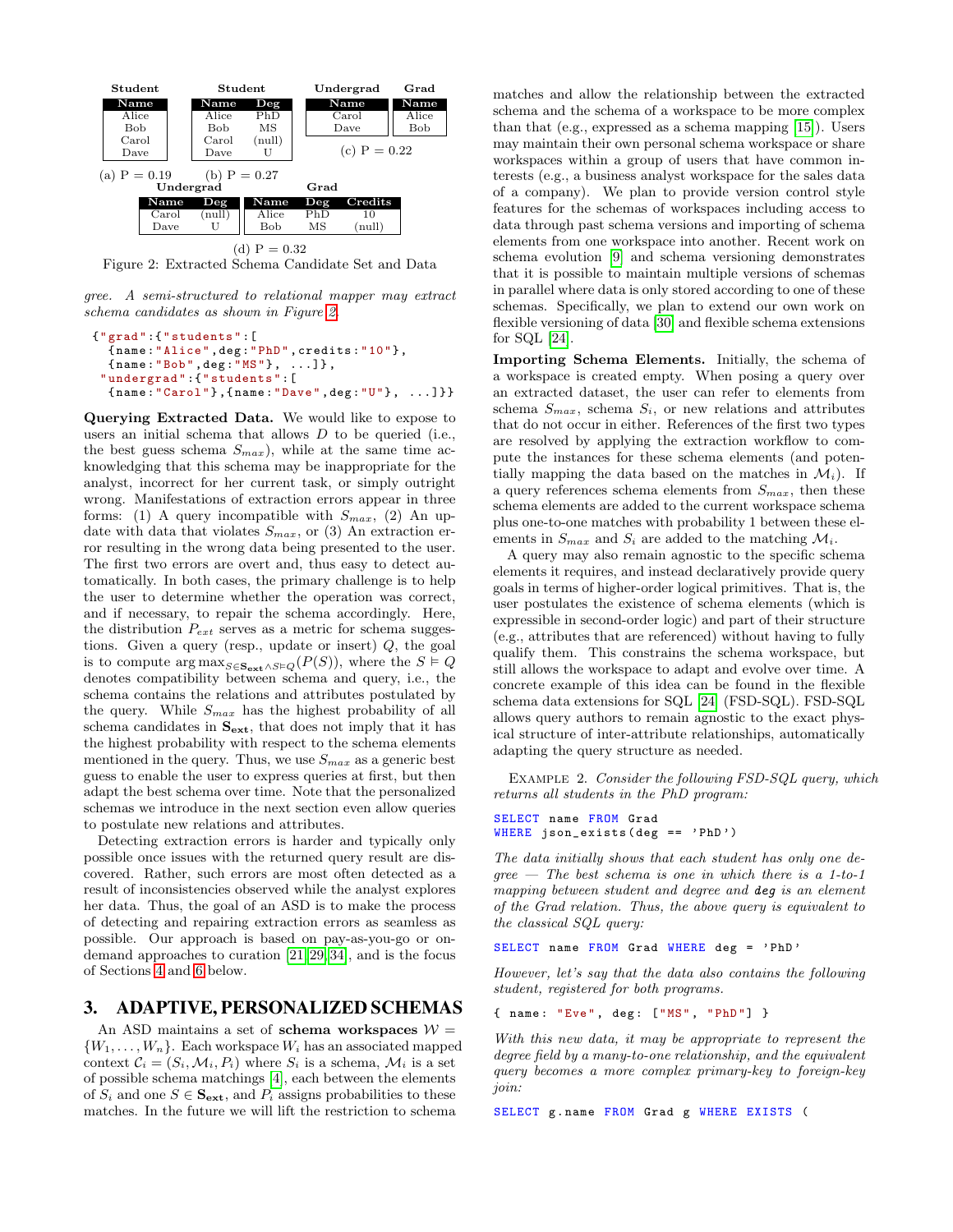SELECT \* FROM GradDeg d WHERE  $g$ . id = d. id  $AND$  d. deg = 'PhD' )

A language construct like json\_exists remains agnostic to which underlying representation is used, creating a query that is more resilient to schema evolution and supporting a broader range of possible schemas.

Probabilistic Semantics of ASD Queries. Note that ASD queries are inherently probabilistic, as the result varies depending on the distribution of possible extractions. However, we do not have to overwhelm the user with full probabilistic query semantics. Instead, we apply the approach from [\[29,](#page-8-1)[35\]](#page-8-0) to return a deterministic best guess result based on  $S_i$  and expose uncertainty through user interface cues [\[23\]](#page-8-7) and through human-readable explanations generated on-demand.

<span id="page-3-1"></span>EXAMPLE 3. Continuing with our running example, assume a user operating in workspace  $W_1$  would like to retrieve all the names of students based on the enrollment JSON document. One option the user can take is to query the relations exposed by the best guess schema  $S_{max}$ . For instance, one way to express this query over the schema in Figure [2](#page-2-0) is:

#### SELECT name FROM Undergrad UNION SELECT name FROM Grad

To process this query, the ASD would run the extraction workflow to create the relational content of the Undergrad and Grad relations (it would be sufficient to create the projections of these relations on name only). The query is then evaluated over these extracted data. As a side-effect, by accessing these schema elements, the user declares interest in them and they are added to the schema workspace. Note that only accessed attributes are added to the workspace. If the workspace's schema was empty before, the resulting schema would be  $S_1 = \{$ Undergrad(name), Grad(name) $\}$ . Additionally, in  $\mathcal{M}_1$  these elements are matched with their counterpart in  $S_{max}$ . If afterwards the user retrieves the degree of a graduate student then the Grad relation's schema would become (name, deg).

Declaring New Schema Elements. So far we have only discussed the case where a query refers to existing schema elements (either in the user schema or the extracted schema). If a query uses schema elements that are so far unknown, then this is interpreted as a request by the user to add these schema elements to the schema workspace. It is the responsibility of the ASD to determine how schema elements in the extracted schema are related to these new elements. Any existing schema matching (and mapping discovery) approach could be used for this purpose. For instance, we could complement schema matching with schema mapping discovery [\[7,](#page-7-8) [33\]](#page-8-8) to establish more expressive relationships between schema elements. Based on such matches we can then rewrite the user's query to access only relations from the extracted schema using query rewriting with views (a common technique from virtual data integration [\[17\]](#page-8-9)) or materialize its content using data exchange techniques [\[15\]](#page-7-5). Again we take a probabilistic view by storing all possible matches with associated probabilities and choosing the matches with the highest probability for the given query.

<span id="page-3-2"></span>Example 4. Assume that a user would like to find names of students without having to figure out which relations in  $S_{max}$  store student information. A user may ask:

#### SELECT name FROM Student

Since relation Student occurs in neither  $S_1$  nor  $S_{max}$ , the ASD would run a schema matcher to determine which elements from  $S_{max}$  match with Student and its attribute name, for instance by probabilistically combining the name attribute of Grad and Undergrad as in the query from Example [3.](#page-3-1)

In the example above, three Student(name) relations could reasonably be extracted from the dataset: One with just graduate students, one with just undergraduates, and one with both. Although it may be possible to heuristically select one of the available extraction options, it is virtually impossible for a single heuristic to cover all use cases. Instead, ASDs use heuristics only as a starting point for schema definitions. An ASD decouples its information extraction heuristics from the space of possible extractions that could be emitted. In the next section, we present how these uncertain heuristic choices can be validated or corrected as needed in a pay-as-you-go manner [\[21,](#page-8-3) [29\]](#page-8-1). Note that we can use any existing schema matching algorithm to create schema matching  $\mathcal{M}_i$  as long as it can be modified to expose probabilities. As we have demonstrated in previous work this assumption is reasonable — Mimir [\[29\]](#page-8-1) already supports a simple probabilistic schema matching operator.

# <span id="page-3-0"></span>4. EXPLANATIONS AND FEEDBACK

Allowing multiple schemas to co-exist simultaneously opens up opportunities for ambiguity to enter into an analyst's interaction with the database. To minimize confusion, it is critical that the analyst be given insight into how the ASD is presently interpreting the data.

Our approach to communicating the ASD's decisions leverages our previous work on: (1) explaining results of probabilistic queries and data curation operators in Mimir [\[23,](#page-8-7)[29,](#page-8-1) [35\]](#page-8-0), and (2) provenance frameworks for database queries [\[2,](#page-7-0) [30\]](#page-8-5). We discuss the details of these systems along with our proof of concept implementation in Section [6.](#page-5-0) An ASD must be able to: (1) Warn the analyst when ambiguity could impact her interaction, (2) Explain the ambiguity, (3) Evaluate the magnitude of the ambiguity's potential impact, and (4) Assist the analyst in resolving the ambiguity. In this section, we explore how an ASD can achieve each of these goals in the context of three forms of interaction between the ASD and the outside world: Schema, Data, and Update.

Schema Interactions. Schema interactions are those that take place between the analyst and the ASD as she composes queries and explores the relations available in her present workspace. Recall that referencing a relation that does not exist in the workspace and extraction schema  $S_{max}$  does not necessarily constitute a problem since this triggers the ASD to add this relation to the workspace and figure out which relations in  $S_{ext}$  it could be matched with. However, it may be the case that no feasible match can be found. This either means that the user is asking for data that is simply not present in the dataset D or that errors in the extraction workflow or matching caused the ASD to miss the correct match. To explain the failure, we may provide the user with a summary of why matching with  $S_{ext}$  failed. For example, there are no relations with similar names in  $S_{ext}$ .

Data Interactions. Data interactions happen when the ASD produces query results. Here, ambiguity can typically not be detected by static analysis and is often hidden behind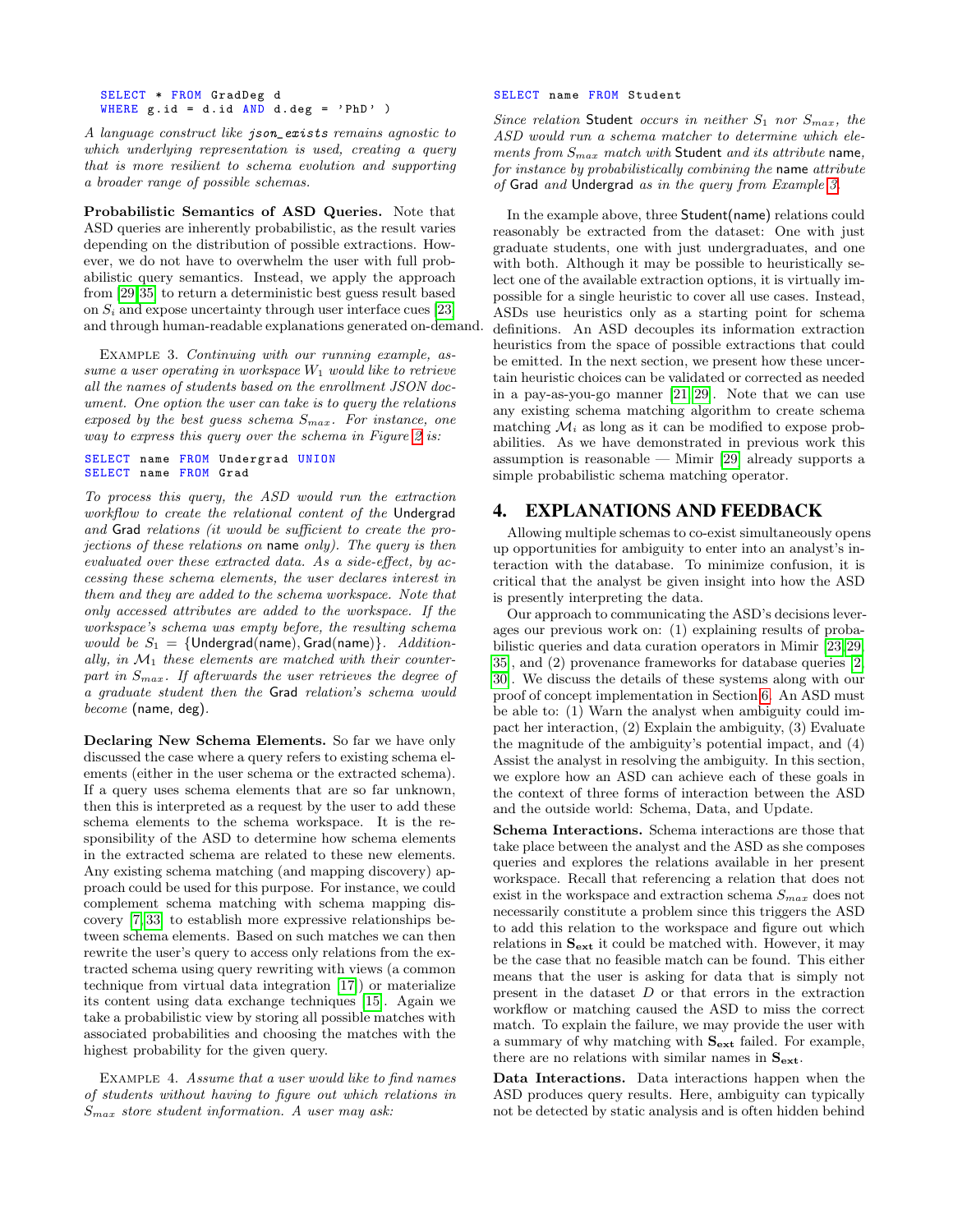multiple layers of aggregation and projection. For example, the query in Example [4](#page-3-2) can have three distinct responses, depending on which relations from the extraction schema are matched against Student relation in the workspace that the analyst is currently using. At this level un-intrusive interface cues [\[23\]](#page-8-7) are critical for alerting the analyst to the possibility that the results she is seeing may not be what she had in mind. The Mimir system uses a form of attribute granularity provenance [\[29,](#page-8-1) [35\]](#page-8-0) to track the effects of sources of ambiguity on the output of queries. In addition to flagging potentially ambiguous query result cells and rows (e.g., attributes computed based on a schema match that is uncertain), Mimir allows users to explore the effects of ambiguity through both human-readable explanations of their causes and statistical precision measures like standard deviation and confidence scores. Linking results to sources of ambiguity also makes it easier for the analyst to provide feedback that resolves the ambiguity. In Section [6](#page-5-0) we show how we leverage Mimir to streamline data interactions in our prototype ASD.

Update Interactions. Finally, update interactions take place when the ASD receives new data, or changes to existing data. In comparison to the other two cases, there may not be an analyst directly involved in an update interaction like a nightly bulk data import. Thus, the ASD must be able to communicate the ambiguity arising from update interactions to analysts indirectly. The main problem with updates is that the extraction schema candidates  $\mathbf{S_{ext}}$  and its probability distribution  $P_{ext}$  may get out of sync with the data it is describing. For example, when extracting JSON schemas, Oracle's DataGuides [\[25\]](#page-8-10) transparently upgrade the type of a primitive-valued object to a singleton array if necessary for compatibility. Workspaces that have already imported mappings to the object expect it to be a primitive value.

However, rather than blocking an insertion or update which does not conform with the extraction schema outright, the ASD will represent schema mismatches as missing values when data is accessed through the out of sync schema. Alternatively, we can attempt to resolve data errors with a probabilistic repair. For example, an array of primitive values can be coerced into a primitive value by the probabilistic repair-key operation [\[1\]](#page-7-9), allowing us to once again leverage probabilistic data curation systems like Mimir for explanations and feedback. However, because of the possibility that the schema is incorrect, feedback on these curation steps includes an additional two options for the analyst. In addition to repairing the potential data error, the analyst can choose to upgrade her workspace's schema to match the changes, or may choose to checkpoint her workspace and ignore new updates.

The ASD can also adjust the information extractor to adapt the schema candidate set  $\mathcal{C}_{ext}$  and its probability distribution. However, this change could invalidate the matches of an existing workspace. For instance, consider an extracted schema that contains a relation Student(name,credits). If subsequent updates to the dataset insert many students without credits, then eventually the relation Student(name,credits) should be replaced with Student(name). If a workspace schema contains an attribute matched to Student.credits, then this attribute is no longer matched with any attribute from the extraction schema. When explaining missing values to the user, we plan to highlight their cause, whether they are the result of data that can not be cast to the current schema, or

of an orphaned workspace attribute (it is no longer matched to any attribute in  $\mathcal{C}_{ext}$ ).

User Feedback. We envision letting the user provide various kind of feedback about errors in query results such as marking sets of invalid attribute values and unexpected rows. Based on provenance we can then back-propagate this information to interpret these as feedback on matches and extraction workflow decisions. To determine a precise method for determining the best fixes based on such information is an interesting avenue for future work. Continuing with our running example, assume that the user when postulating the existence of a Student relation was only interested in the names of graduate students. If the ASD has matched the student relation against both Undergrad and Grad, then the result will also include undergraduates. To indicate that there is a problem, the user can mark some of the undergraduate names in the result as erroneous. The ASD can back-propagate these markers to the inputs using provenance (e.g., see [\[6,](#page-7-10) [8\]](#page-7-11)). In the example, these backpropagated markers all annotate data that is in the result based on the match between Student and Undergrad. Thus, they provide evidence against this schema match and the ASD may decide to remove the match.

# 5. ADAPTIVE ORGANIZATION

A classical RDBMS determines the physical organization of data based on its schema. This leads to excellent query performance and good storage utilization, because the schema information can be exploited to choose a beneficial physical design. For instance, using this approach it is not necessary to store schema information with each row, since all rows share the same structure and may be interpreted in the same way. However, this approach has the disadvantage that even small schema changes may necessitate physical reorganization of large amounts of data. Conversely, storing data in its native semi-structured or unstructured form does not enforce a fixed schema for the data and, thus, no physical reorganization is needed when the schema evolves. However, this flexibility comes at the cost of reduced query performance as the raw data needs to be decoded and transformed at runtime, and at the cost of higher storage requirements.

# 5.1 Materializing Personalized Schemas

From a user's perspective, data in a personalized schema is relational, i.e., SQL queries are treated as queries that access relational views. Under the hood, when a query accesses unstructured or semi-structured data, the data is transparently transformed into relational form, e.g., through an SQLstandard flatting operation for semi-structured data such as JSON\_TABLE(). Thus, ASDs effectively decouple the data format used for storage (the unstructured or semi-structured input datasets) from the data format used for querying (in the format defined by a schema workspace). Technically, it would be sufficient to just store the input datasets and generate data according to a workspace schema at query time. This corresponds to the second method mentioned above. Alternatively, we could materialize data according to a workspace schema eagerly after each change to the schema. This is the approach taken by traditional data warehousing. In ASDs any (partial) relational workspace schema is essentially a view over the semi- or unstructured input datasets.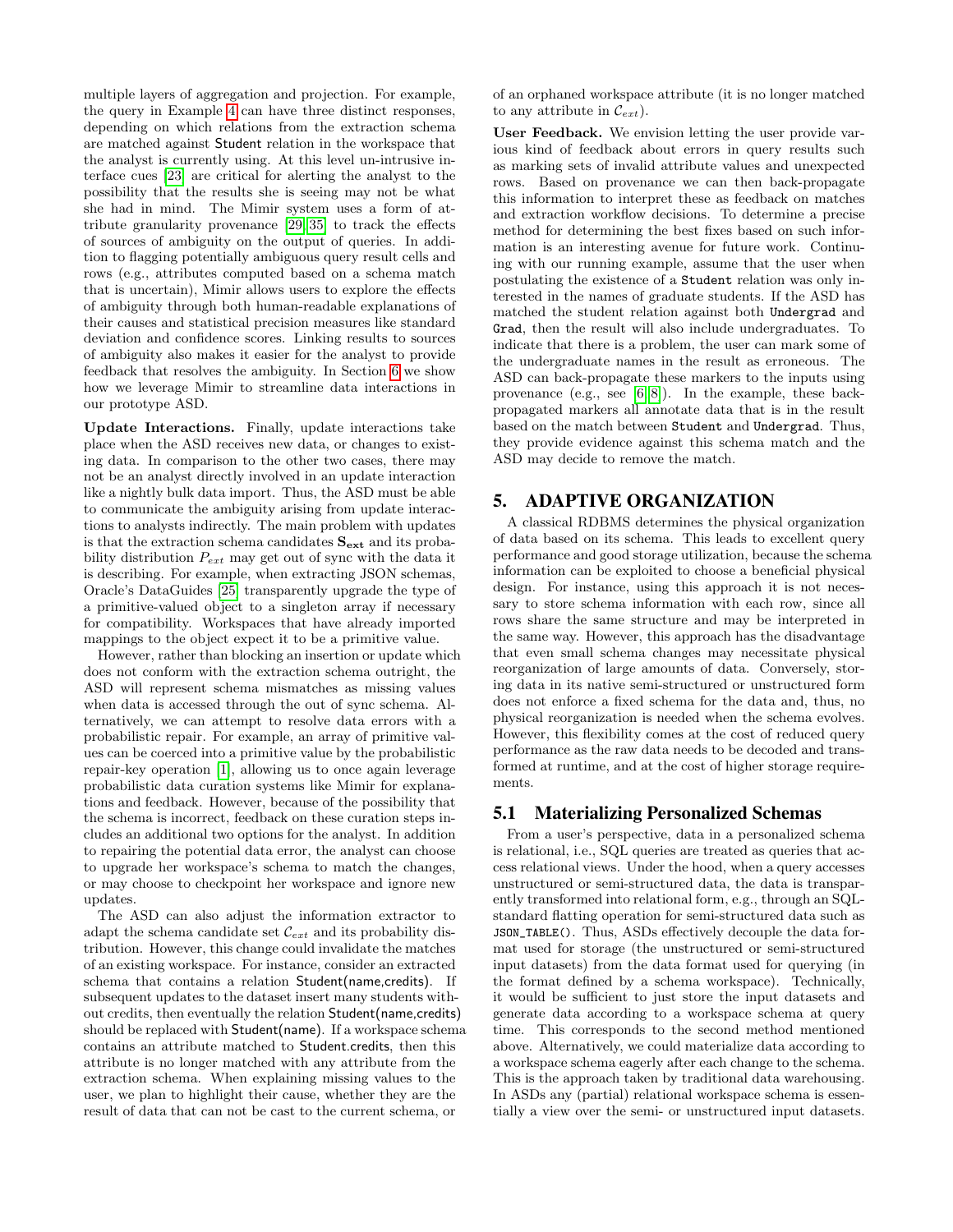Thus, we have the freedom to materialize such a view just-intime when it is requested or drop it if it is no longer deemed beneficial. Existing adaptive physical design and caching techniques [\[5,](#page-7-12) [11,](#page-7-13) [18,](#page-8-11) [27,](#page-8-12) [36\]](#page-8-13) can be utilized to make such decisions. For example, these "views" can be materialized as in-memory data structures [\[25\]](#page-8-10) or be stored as disk-resident materialized views and indexes as illustrated in [\[24\]](#page-8-6).

Having this flexibility enables an ASD to adapt to usage patterns. During periods of frequent data evolution, materialized schemas require additional efforts to be kept up to date with the evolving schema and data. If this effort exceeds the performance benefit for queries, then these structures should be dropped. In ASDs this is not a problem, since these structures can be re-created from the input datasets at any point in time. In other words, in ASDs, the schema-based storage approach is merely an optional cache that we can fully control.

#### 5.2 Shared Materializations

Since ASDs will host multiple schema snapshots from multiple workspaces over the same raw input data, it is advantageous to extensively share materializations across schemas. The schemas discovered by ASDs can be used to guide performance tuning by caching content of relations that are used frequently and are stable (their schema and content has not been modified recently). In this regard, it will be important to determine differences among schema snapshots from the same and from different workspaces to identify opportunities for sharing and to update cached data through incremental materialized view maintenance techniques. Additionally, we can leverage techniques from revision control systems, such as, copy-on-write, storing change deltas, and materializing at large change boundaries, to organize the shared physical cache for schema snapshots.

Furthermore, we can cache the outputs of data extraction or projections over this output to benefit multiple workspace schema elements. This leads to interesting optimization problems because of the sharing of elements, a problem analogous to the view selection problem [\[27\]](#page-8-12). The difference to other automated approaches for tuning physical design is that the sharing of such elements by workspace schemas is encoded in their matchings, which simplifies the identification of sharing opportunities. It remains to be seen whether this information can be exploited to devise caching strategies that are fine tuned for ASDs.

# <span id="page-5-0"></span>6. PROOF OF CONCEPT

We now outline a proof of concept ASD implementation, leveraging the Mimir [\[29,](#page-8-1) [34\]](#page-8-4) system for its provenance and feedback harvesting capabilities. For this preliminary implementation, we chose to implement a probabilistic version of the normalizing relational data extractor for JSON data recently proposed by DiScala and Abadi [\[12\]](#page-7-2). This extractor uses heuristics based on functional dependencies (FDs) between the objects' attributes to create a narrow, normalized relational schema for the input data. We use this extractor as a proof of concept extraction workflow in our prototype.

#### 6.1 Deterministic Extraction

The DiScala extractor [\[12\]](#page-7-2) runs on collections of JSON objects with a shared schema. The first step in the extraction process is to create a functional dependency (FD) graph from the objects. The nodes in a dependency graph represent attributes and an edge from attribute A to attribute B denotes that a functional dependency  $A \rightarrow B$  approximately holds. The objects are first flattened, discarding nesting structure and decomposing nested arrays, resulting in a single, very wide and very sparse relation. The extractor creates a FD graph for this relation using a fuzzy FD detection algorithm [\[19\]](#page-8-14), originally proposed by Ilyas et. al., that keeps it resilient to minor data errors. Any subtree of this graph can serve as a relation, with the root of the tree being the relation's key (since it implies all attributes in this subtree). At this point, the original, deterministic DiScala extractor heuristically selects one set of relations upfront to use as a final target schema.

In a second pass, the extractor attempts to establish correlations between the domains of pairs of attributes. Relations with keys drawn from overlapping domains become candidates for being merged together. Once two potentially overlapping relations are discovered, the DiScala extractor uses constraints given by FDs to identify potential mappings between the relation attributes.

#### 6.2 Non-Deterministic Extraction

The DiScala extractor makes three heuristic decisions: (1) Which relations to define from the FD graph, (2) Which relations to merge together, and (3) How to combine the schemas of merged relations. In an ASD, such heuristics are expected to serve only as a rough, first draft of the schema, and not as a final, correct representation of the data. Errors in the first of these heuristics appear in the visible schema, and as discussed in Section [2](#page-1-1) are easy to detect and resolve. The remaining heuristics can cause data errors that are not visible until the user begins to issue queries. As a result, the primary focus of our proof of concept is on the latter two heuristics.

Concretely, our prototype ASD generalizes the DiScala extractor by providing: (1) Provenance services, allowing users to quickly assess the impact of the extractor's heuristics on query results, (2) Sensitivity analysis, allowing users to evaluate the magnitude of that impact, and (3) Easy feedback, allowing users to easily repair mistakes in the extractor's heuristics. We leverage a modular data curation system called Mimir [\[29,](#page-8-1) [34,](#page-8-4) [35\]](#page-8-0) that encodes heuristic decisions through a generalization [\[22\]](#page-8-15) of a common encoding of ambiguous and incomplete data called C-Tables [\[16,](#page-7-1) [20\]](#page-8-16). A relation in Mimir may include placeholders, or variables that stand in for heuristic choices. During normal query evaluation, variables are replaced according to the heuristic. However, the terms themselves allow the use of program analysis as a form of provenance, making it possible to communicate the presence and magnitude of heuristic ambiguity in query results, and also allow users to easily override heuristic choices.

<span id="page-5-1"></span>EXAMPLE 5. Consider the task of mapping a source relation  $R(A, B)$  to a target relation  $R'(C)$ . Mimir's schema matcher uses a query of the form:

```
SELECT CASE {C}
         WHEN 'A' THEN A
         WHEN 'B' THEN B
         ELSE NULL
       END AS C
FROM R
```
where  $\{C\}$  denotes a variable with domain  $\{A', B', NULL\}$ that selects between the possible input columns, or declares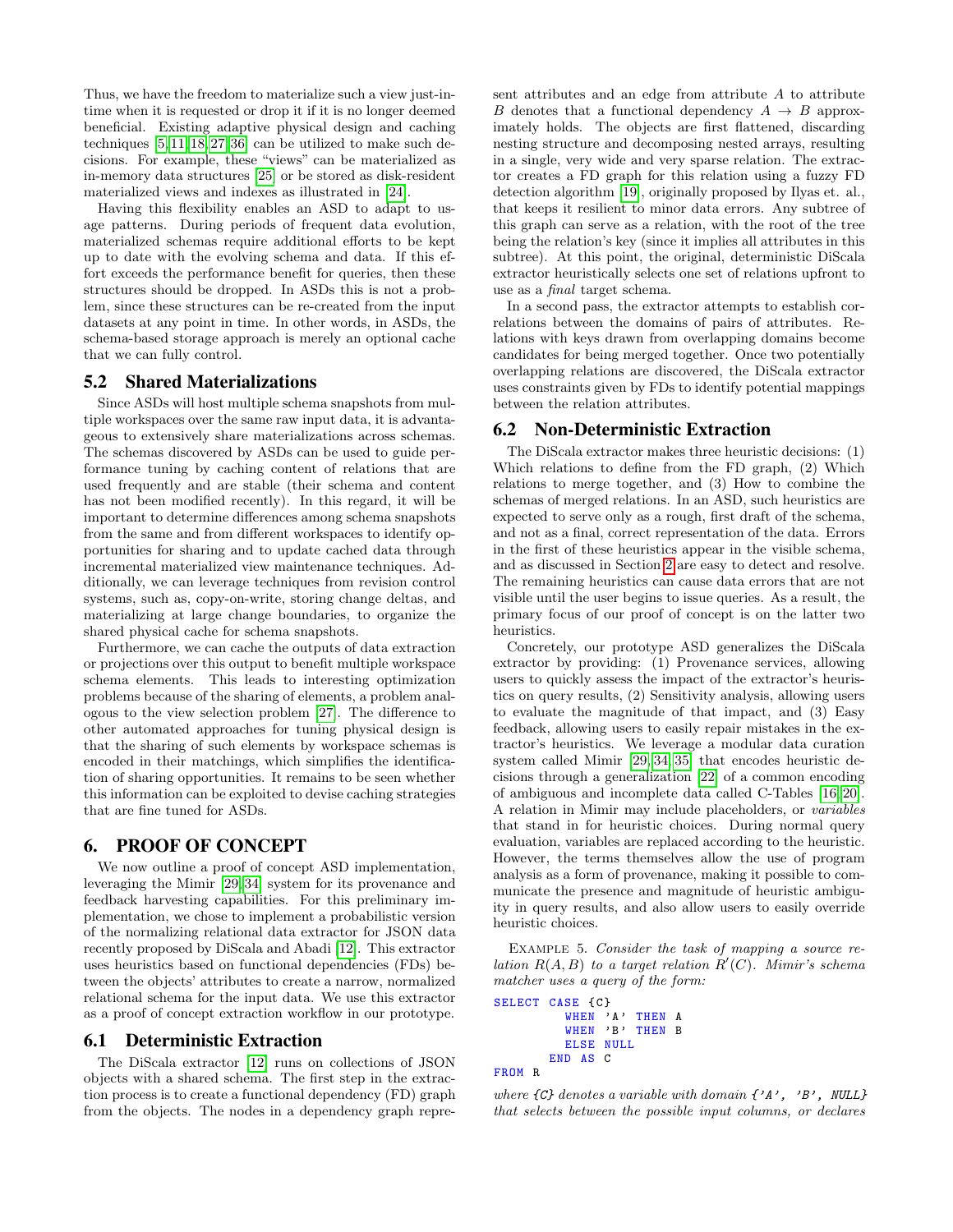<span id="page-6-1"></span>

Figure 3: Structure of an extracted relation's merged view

that there is no match.<sup>[1](#page-6-0)</sup> The resulting C-Table includes a labeled null for each output row that can take the values of R.A, R.B, or NULL, depending on how the model assigns variable values. Consider this example instance:

| $R \mid A \mid B$ | $R'$ . |                                                                                                                                                               |  |
|-------------------|--------|---------------------------------------------------------------------------------------------------------------------------------------------------------------|--|
|                   |        | $\begin{array}{ c c c c c c c c } \hline & \{C\} = 'A' ? 1 : (\{C\} = 'B' ? 2 : NULL) \hline & \{C\} = 'A' ? 3 : (\{C\} = 'B' ? 4 : NULL) \hline \end{array}$ |  |
| $\vert 3$         |        |                                                                                                                                                               |  |

Conceptually, every value of  $R'.C$  is expressed as deferred computation (a future). A valuation for  $\{C\}$  allows  $R'$  to be resolved into a classical relation. Conversely, program analysis on the future links each value of  $R'.C$ , as well as any derived values back to the choice of how to populate C.

Heuristic data transformations, or lenses, in Mimir consist of two components. First, the lens defines a view query that serves as a proxy for the transformed data with variables standing in for deferred heuristic choices. Second, a model component abstractly encodes a joint probability distribution for each variable through two operations: (1) Compute the most likely value of the variable, and (2) Draw a random sample from the distribution. Additionally, the model is required to provide a human-readable explanation of the ambiguity that the variable captures.

For this proof of concept we adopt an interaction model where the ASD dynamically synthesizes workspace relations by extending one extracted relation (the primary) with data from extracted relations containing similar data (the secondaries). Figure [3](#page-6-1) illustrates the structure of one such view query: The primary and all possible secondaries are initialized by a projection on the source data. A single-variable selection predicate (i.e., {relation?}) reduces the set of secondaries included in the view. Second, a schema matching projection as illustrated in Example [5](#page-5-1) adapts the schema of each secondary to that of the primary.

Our adapted DiScala extractor interfaces with this structure by providing models for relation- and schema-matching, respectively. We refer the reader to [\[12\]](#page-7-2) for the details of how the extractor computes relation and attribute pairing strength. The best-guess operations for both models use the native DiScala selection heuristics, while samples are generated and weighted according to the pairing strength computed by the extractor. By embedding the DiScala extractor as a lens, we are able to leverage Mimir's program analysis capabilities to provide feedback. When a lens is

<span id="page-6-2"></span>

|          | Time       |             |               |  |
|----------|------------|-------------|---------------|--|
| Dataset  | Precompute | ASD         | Classic       |  |
| TwitterM | 214s(1.34) | 1.26s(0.06) | 0.31s(0.04)   |  |
| TwitterW | 625s(36.9) | 1.49s(0.05) | 0.28s(0.0012) |  |

Figure 4: Overhead of the provenance-aware extractor (average of the trail runs, standard deviations are in parenthesis)

queried, Mimir highlights result cells and rows that are ambiguous [\[23\]](#page-8-7). On-request, Mimir constructs human-readable explanations of why they are ambiguous, as well as statistical metrics that capture the magnitude of the potential result error. Crucially, this added functionality requires only lightweight instrumentation and compile-time query rewrites [\[29\]](#page-8-1).

## 6.3 Evaluation

Mimir and the prototype ASD are implemented in Scala 2.10.5 being run on the 64-bit Java HotSpot VM v1.8-b132. Mimir was used with SQLite as a backend. Tests were run multi-threaded on a 12x2.5 GHz Core Intel Xeon running Ubuntu 16.04.1 LTS. The primary goal of our experiments is to evaluate the overhead of our provenance-instrumented implementation of the DiScala extractor compared to the behavior of the classical extractor. We used a dataset, TwitterM consisting of 200 columns and TwitterW consisting of 400 columns of twitter JSON data. The extractor was run on 100,000 rows taken from Twitter's Firehose. Figure [4](#page-6-2) shows the performance of the extractor. We show preprocessing time, the time necessary to compile and evaluate SELECT \* FROM workspace\_relation, and the same query against a table containing the output of the classical DiScala extractor. Note that both these queries return the same set of results, but the former is instrumented, allowing it to provide provenance and feedback capabilities. Runtime for the instrumented extractor is a factor of 2 larger than the original, but is dominated by fixed compile-time costs.

## 7. RELATED WORK

Information extraction and integration have been studied intensively. Several papers study schema matching [\[4\]](#page-7-6), schema mapping [\[15,](#page-7-5) [17\]](#page-8-9), entity resolution [\[14,](#page-7-4) [32\]](#page-8-17) and mapping XML or JSON data into relational form [\[12\]](#page-7-2). Furthermore, there exists extensive work on discovering schemas [\[7,](#page-7-8) [33\]](#page-8-8) and ontologies [\[26\]](#page-8-18) from collections of data. We build upon this comprehensive body of work and leverage such techniques in ASDs. With JSON as a simplified semi-structured data model, data can be stored, indexed and queried without upfront schema definition. Liu et al. [\[25\]](#page-8-10) have introduced the idea that a logical schema can be automatically derived from JSON data and be used to materialize query-friendly adaptive in-memory structures. Niu et al. [\[30\]](#page-8-5) present a version graph model for supporting nonlinear, virtualized version histories for relational. Curino et al. [\[9\]](#page-7-7) study how multiple schema versions can co-exist virtually in the context of schema evolution. However, they have not addressed automatic schema discovery and schema adaptation based on queries and updates. This paper takes these ideas one step further by introducing the notion of adaptive schema databases based on flexible schema management principles [\[24\]](#page-8-6) and establishes a practical framework of probabilistic schema inference with user feedback and provenance tracking.

<span id="page-6-0"></span><sup>1</sup>Currently, the schema matcher assumes that one target attribute can only be matched against one source attribute.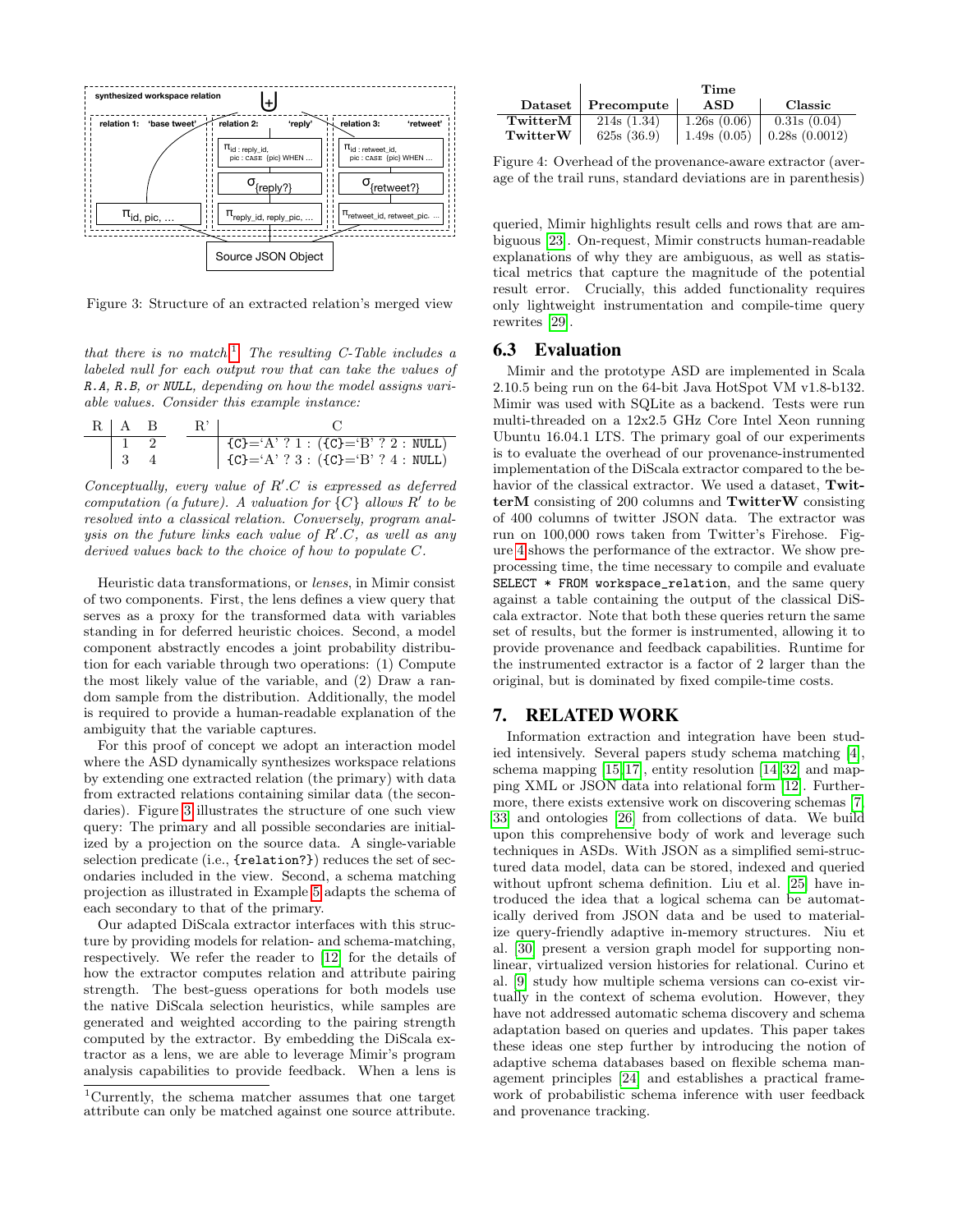# 8. CONCLUSIONS AND FUTURE WORK

We presented our vision for *adaptive schema databases* (ASDs), a conceptual framework for querying unstructured and semi-structured data through iteratively refined, personalized schemas. We discussed how ASDs can be realized leveraging probabilistic query processing techniques and by incorporating extraction and integration into the DBMS. We outlined data models that allow the physical layout of an ASD to be adapted in response to workload changes. Finally, we presented our proof of concept implementation within the Mimir probabilistic data cleaning system and demonstrated its feasibility. This paper represents only the first step towards practical ASDs. Fully realizing ASDs will require the database community to address several challenges:

Discovery. Schemas serve a role in helping users explore and understand new data by providing an outline of the available information. In an ASD, in addition to contending with the set of tables (resp., attributes) that do exist in their workspace, users must also contend with the set of tables and attributes that could exist in their workspace. Enabling discovery [\[7,](#page-7-8) [28\]](#page-8-19) will be critical for making ASDs practical.

Materialization. We have illustrated that ASDs can, in principle, perform well. However, supporting interactive, large-scale workloads will require a complete re-thinking of the database's physical layer. We expect research in this area to borrow heavily from existing work on adaptive data structures [\[18\]](#page-8-11), as well as on more coarse-grained strategies for workload sharing [\[10\]](#page-7-14).

Data Synthesis. Populating the space of possible schemas will also be a challenge. Existing techniques for schema extraction (e.g.,  $[3, 12, 24]$  $[3, 12, 24]$  $[3, 12, 24]$ ) are a start, and we anticipate substantial opportunities for contribution in this space. However, these approaches only populate a finite set of relation and attribute names. Ultimately it would be desirable to enable synthesis of new tables and attributes from existing data. New tables might be derived by merging (or filtering) existing ones according to ontological relationships. For example, given Giraffe, Dog, and Cat relations, we can synthesize a new Animal relation. New attributes might be derived as (probabilistic) transformations of existing data. This latter challenge is especially relevant for geospatial applications, where positional information might be expressed through GPS coordinates, political boundaries (e.g., counties or zip codes), addresses, street corners, or any of a wide array of descriptors.

Conflict Response. When an ASD receives an invalid query, it considers possible schema changes that could repair the query. It is possible that such changes will conflict with schema decisions made previously. Making arbitrary changes to the schema is undesirable, as these changes might break existing workloads. It will be necessary to help the user see and understand the implications of revising existing decisions. For example, one response might be versioning or tentatively branching the schema [\[10,](#page-7-14)[30\]](#page-8-5). Another direction might be to use log analysis strategies that help users assess the impact of schema revisions.

Ultimately, ASDs aim to provide navigational and organizational benefits of schemas without requiring the high upfront cost of classical schema design. If realized, ASDs have the potential to bridge the gap between relational databases

and NoSQL, creating a far more user-friendly data exploration experience than either approach is capable of.

Acknowledgements: This work was supported NPS Award  $#N00244-16-1-0022$ , NSF Award  $#1640864$ , and by gifts from Oracle. Opinions, findings and conclusions expressed in this material are those of the authors and do not necessarily reflect the views of the National Science Foundation, the Naval Postgraduate School, or Oracle.

## 9. REFERENCES

- <span id="page-7-9"></span> $[1]$ L. Antova, C. Koch, and D. Olteanu. $10^{(10^6)}$  worlds and beyond: Efficient representation and processing of incomplete information. The VLDB Journal, 18(5):1021–1040, Oct. 2009.
- <span id="page-7-0"></span>[2] B. Arab, D. Gawlick, V. Krishnaswamy, V. Radhakrishnan, and B. Glavic. Reenactment for read-committed snapshot isolation. In CIKM, 2016.
- <span id="page-7-15"></span>[3] S. Balakrishnan, A. Y. Halevy, B. Harb, H. Lee, J. Madhavan, A. Rostamizadeh, W. Shen, K. Wilder, F. Wu, and C. Yu. Applying webtables in practice. In CIDR. www.cidrdb.org, 2015.
- <span id="page-7-6"></span>[4] P. A. Bernstein, J. Madhavan, and E. Rahm. Generic schema matching, ten years later. PVLDB, 4(11):695–701, 2011.
- <span id="page-7-12"></span>[5] N. Bruno and S. Chaudhuri. Automatic physical database tuning: A relaxation-based approach. In SIGMOD, 2005.
- <span id="page-7-10"></span>[6] P. Buneman, S. Khanna, and W.-C. Tan. On Propagation of Deletions and Annotations through Views. In PODS, pages 150–158, 2002.
- <span id="page-7-8"></span>[7] M. J. Cafarella, D. Suciu, and O. Etzioni. Navigating extracted data with schema discovery. In WebDB, 2007.
- <span id="page-7-11"></span>[8] G. Cong, W. Fan, F. Geerts, J. Li, and J. Luo. On the complexity of view update analysis and its application to annotation propagation. TKDE, (99):1–1, 2011.
- <span id="page-7-7"></span>[9] C. Curino, H. J. Moon, A. Deutsch, and C. Zaniolo. Automating the database schema evolution process. VLDB Journal, 22(1):73–98, 2013.
- <span id="page-7-14"></span>[10] C. A. Curino, H. J. Moon, and C. Zaniolo. Graceful database schema evolution: The prism workbench. pVLDB, 1(1):761–772, Aug. 2008.
- <span id="page-7-13"></span>[11] B. Dageville, D. Das, K. Dias, K. Yagoub, M. Zait, and M. Ziauddin. Automatic sql tuning in oracle 10g. In VLDB, 2004.
- <span id="page-7-2"></span>[12] M. DiScala and D. J. Abadi. Automatic generation of normalized relational schemas from nested key-value data. In SIGMOD, 2016.
- <span id="page-7-3"></span>[13] X. L. Dong, E. Gabrilovich, K. Murphy, V. Dang, W. Horn, C. Lugaresi, S. Sun, and W. Zhang. Knowledge-based trust: Estimating the trustworthiness of web sources.  $p$  VLDB, 8(9):938–949, 2015.
- <span id="page-7-4"></span>[14] A. K. Elmagarmid, P. G. Ipeirotis, and V. S. Verykios. Duplicate record detection: A survey. TKDE, 19(1):1–16, 2007.
- <span id="page-7-5"></span>[15] R. Fagin, P. G. Kolaitis, R. J. Miller, and L. Popa. Data Exchange: Semantics and Query Answering. TCS, 336(1):89–124, 2005.
- <span id="page-7-1"></span>[16] T. Green and V. Tannen. Models for incomplete and probabilistic information. In Current Trends in